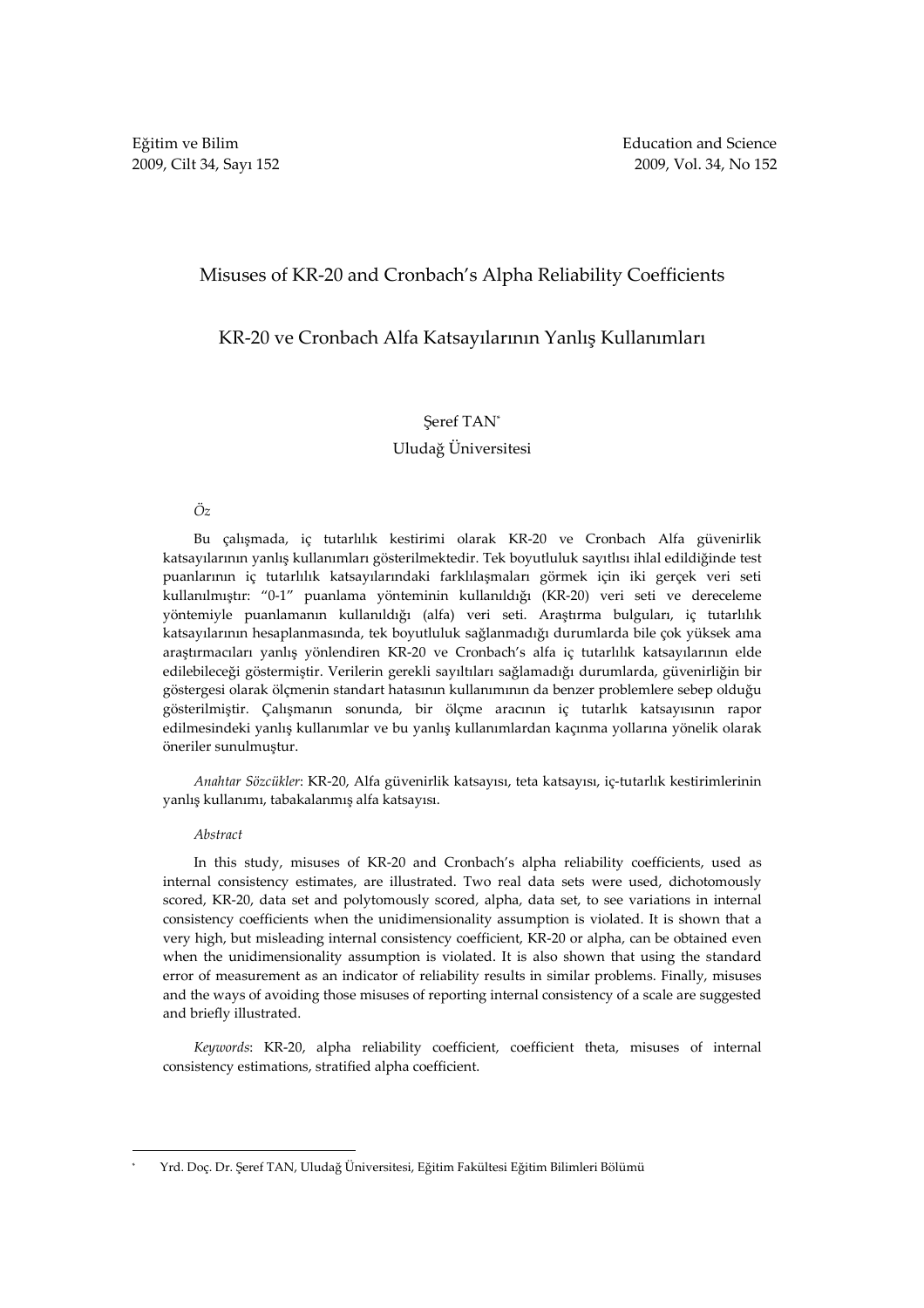### Introduction

In educational and psychological research, it is common to use a measurement instrument to collect some data. This instrument could be an achievement test or an attitude scale or some other scales. When a measurement instrument is used in a research, some attributes of this scale must be calculated and reported, such as reliability and validity. All tests contain some error. This is true for tests in the physical sciences and for educational and psychological tests (Rudner & Schafer, 2001: 1). As Cronbach (2004: 2) pointed out: "where the accuracy of a measurement is important, whether for scientific or practical purposes, the investigator should evaluate how much random error effects the measurement." Reliability, along with validity, is central issues in all scientific measurement (Gaffney, 1997: 1). In research reports, reliability and standard error estimations are being reported for measurement instruments used in a study. In classical test theory, alpha or KR-20 reliability coefficient is used to estimate the reliability of obtained scores for a group and a standard error of measurement score estimates is given for a group, these estimates are changes for different groups. In item response theory, reliability estimates do not depend on groups, and measurement errors are estimated for every different score. In item response theory, information functions, and precision at each point are estimated. However, using classical test theory to report reliability is still very common and easier way.

Because of using internal consistency coefficients is very common, there are some studies that give criteria to interpret reliability and validity coefficients; a sample of this is given below to interpret a reliability coefficient as an internal consistency index:

"The range of reliability measures are rated as follows:

- a) Less than 0.50, the reliability is low,
- b) Between 0.50 and 0.80 the reliability is moderate and
- c) Greater than 0.80, the reliability is high" (Salvucci, Walter, Conley, Fink, & Saba, 1997: 115).

As Wainer and Thissen (1996) made it clear that the answer of "how reliable a test be?" is as reliable as possible.

When an investigator gets an insufficient reliability or validity coefficient, s/he tries to get rid of this obstacle by eliminating some items in the measurement instrument. Also, most of the computer programs give suggestions to eliminate some items to get a higher internal consistency coefficient. When a researcher has no aim on test development, s/he still uses to eliminate some items to increase the reliability estimates of obtained scores. However, this may cause some more serious problems in terms of the scale reliability and validity. As it is known, there are some applications to improve the internal consistency of a measurement instrument and there are also some criticisms of these kinds of applications. Enders and Bandalos (1999) investigated the degree to which Cronbach's alpha coefficient is affected by the inclusion of items with different distribution shapes within a unidimensional scale. Their research showed that when interitem correlations were high and the number of response categories was large, reliability of a scale is least affected and they pointed out that the practice of deleting items from a scale on the basis of distributional nonnormality may adversely affect scale validity with no appreciable increase in reliability. Nunnally and Bernstein (1994) pointed out that dropping some items that have low item-total correlation or small standard deviation, and high skewness or kurtosis to improve the internal consistency of measurement instruments may reduce validity. Hence, excluding some items from the scale to improve the internal consistency may severely cause a decrease in content and construct validity and such information is missing in most of educational and psychological studies.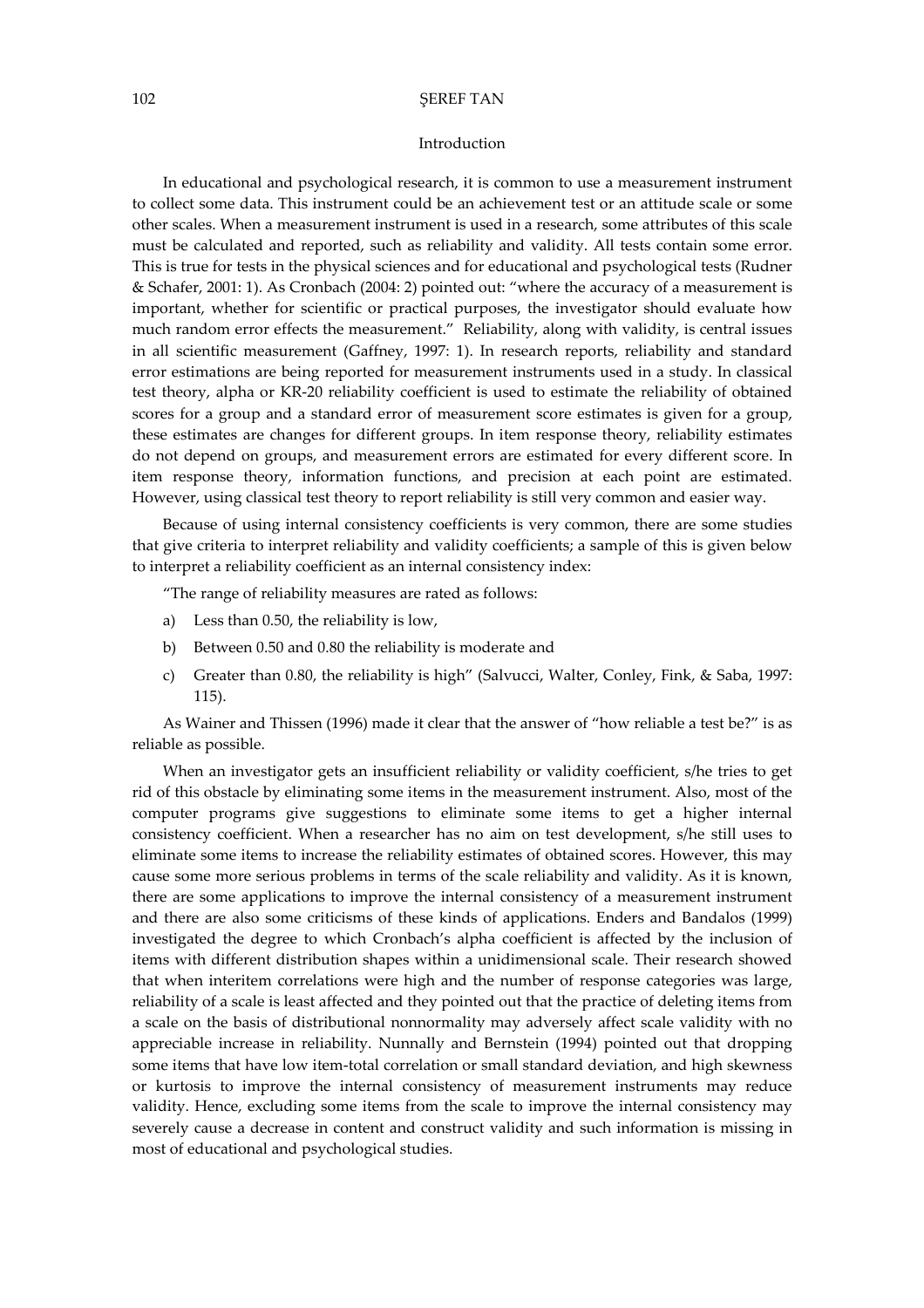One way to compute the reliability of a scale is to use an internal consistency coefficient. Often, computer programs can be used in an inappropriate way to estimate the internal consistency of test scores. Erkuş (1999) indicated that there are some misuses of statistical package programs. One of these misuses is inaccurately calculating internal consistency coefficients (KR-20 and Cronbach's alpha) by using SPSS. Item-total correlation coefficients can be miscalculated by applying an inappropriate item-total score correlation technique by SPSS such as using Pearson correlation technique when Point biserial correlation technique is appropriate for measurement scale type of the data. As Erkuş (2003: 69) pointed out internal consistency coefficients give information about consistency among items of a test. Internal consistency focuses on the degree to which the individual items are correlated with each other and is thus often called homogeneity (Rudner & Schafer, 2001: 4). In classical test theory, KR-20 and alpha coefficients are used to calculate the internal consistency of a scale as a reliability index. KR-20 reliability formula is used to calculate the internal consistency of an achievement test when a test measures a unidimensional trait and if it is scored dichotomously. Cronbach's alpha reliability coefficient is used to calculate the internal consistency of an attitude scale or an achievement test when a test measures a unidimensional trait and if it is scored by ratings, such as "1 to 5" scoring procedure. Cronbach's alpha is generally considered the most appropriate type of reliability for attitude instruments and other scales that contain a range of possible answers for each item (McMillan, 1992). As Feldt and Qualls (1996: 277) pointed out, "a necessary and sufficient condition of coefficient alpha as an estimate of test reliability is that the part scores be essentially tau equivalent. This condition implies that the test is unidimensional in the factor analytic sense, and all parts must measure the same unitary trait or ability." Both in KR-20 and alpha coefficients "the unidimensionality" assumption of the scale must be met. However, even the unidimensionality assumption is violated; it is a very common situation to get a very high KR-20 or alpha reliability coefficient. Even when you measure completely different factors by a measurement instrument, still you may calculate a very high KR-20 or Cronbach's alpha reliability coefficient. In this case, only reporting the KR-20 or alpha coefficient as a consistency coefficient is not a valid measure and it is not right to do so. However, this situation is usually seen in some important amount of research reports. As Feldt and Qualls (1996) pointed out that, in the use of achievement and intelligence tests, the tau equivalence or a single factor assumption would be appear to be an assumption that could severely limit the application of coefficient alpha and it would appear that the tau equivalence or single-factor assumption is violated to some degree in such tests. In this study, it is shown that, a very high, but misleading internal consistency coefficient, KR-20 or alpha, can be obtained even when the unidimensionality assumption is violated by using real data sets.

As it is emphasized above, there are some misuses of internal consistency coefficients in some research reports. Some examples of those misuses are as follows, (a) lack of reporting the reliability of scores gathered on the actual study data, (b) not considering the factorial structure of the data, (c) reporting the standard error of measurement as a reliability indication when the unidimensionality assumption is violated, and (d) using a high KR-20 or Cronbach's alpha coefficient as an indicator for homogeneity. In this study, the ways of avoiding those misuses and reporting internal consistency of a scale more accurately are suggested and briefly illustrated.

### Purposes of the Research

The main purpose of this study is to show some misuses of internal consistency coefficients by providing some suggestions about the ways of avoiding those misuses of reporting internal consistency coefficients. This purpose can be written in two related sub purposes, given below,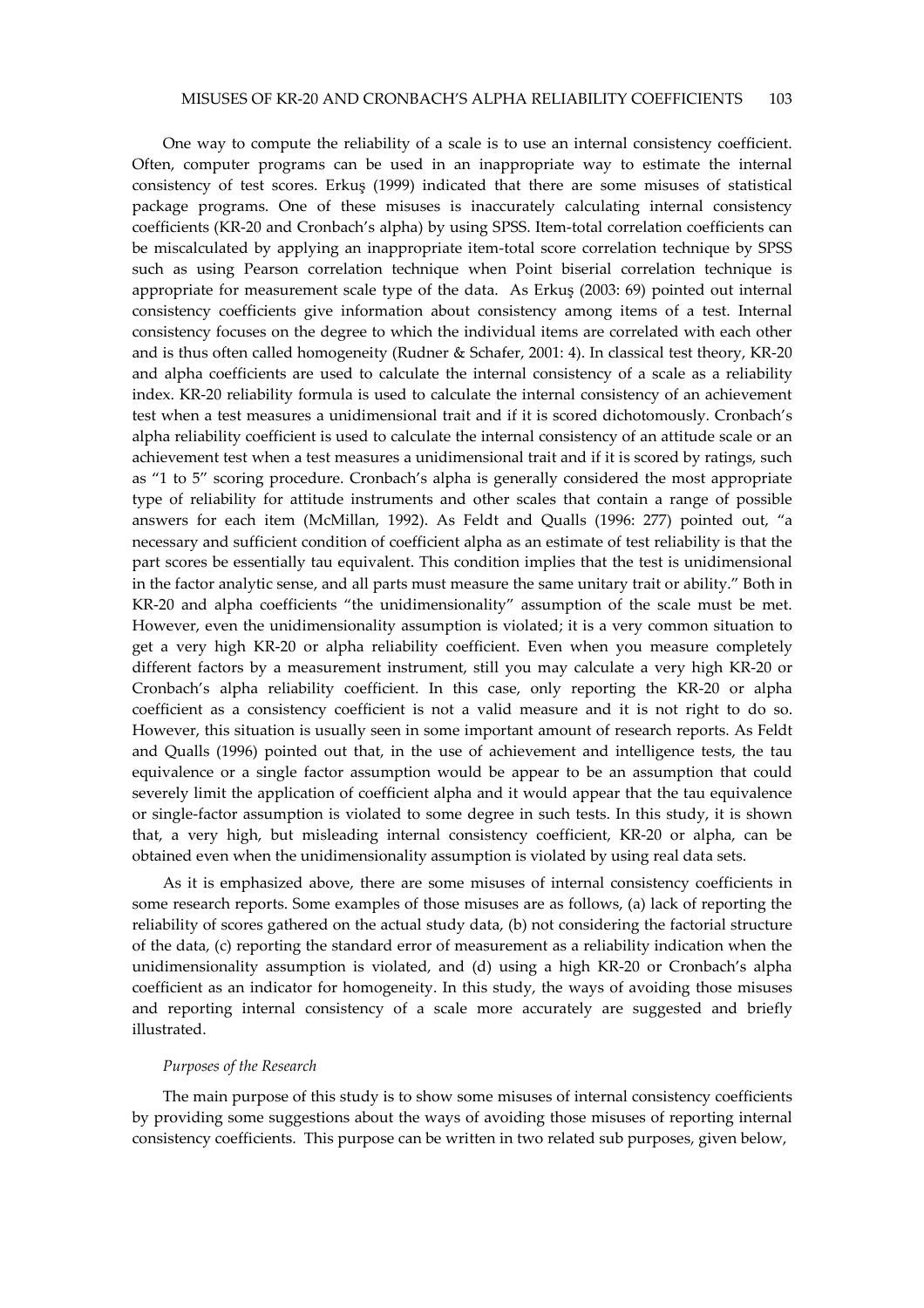(a) to see the variations in internal consistency coefficients when unidimensionality assumption is violated. Two real data sets were used for this purpose, the dichotomously scored data set (by applying a KPSS test, consists of 7 subtests) and polytomously scored data set (a Likert-type attitude scale, and

 (b) to determine misuses and the ways of avoiding those misuses of reporting internal consistency of a scale are investigated.

### Method

Two real data sets were used to compute and interpret the KR-20 and Cronbach's alpha coefficients when the unidimensionality assumption is violated. As it is well known KR-20 and alpha coefficients are same coefficients; however, it calls KR-20 when it is used for dichotomously scored items and it calls alpha when it is used for polytomously scored items. "Alpha is a general version of the Kuder-Richardson coefficient of equivalence. It is a general version because the Kuder-Richardson coefficient applies only to dichotomous items, whereas alpha applies to any set of items regardless of the response scale" (Cortina, 1993: 99). In this study, both dichotomously and polytomously scoring procedures are used. The data sets were used to calculate the KR-20 and alpha reliability coefficients are given below.

#### KR-20 Data Set

A real data set was used in this study to calculate the reliability coefficients of dichotomously scored achievement test and its subtests, by using KR-20 as internal consistency estimates. The results of 2005 KPSS test, which is a nationwide test applied by a private publication, was used to collect data. The KPSS test is a personal selection test, and it is used to select teachers to government schools in Turkey. The KPSS test is divided into three subtests; these subtests are as follows:

The subtest 1: The general ability test: General ability test consists of two subtests;

- a) the verbal ability test and
- b) the mathematical ability test.

The subtest 2: The general culture test: This test includes questions about some cultural topics such as history, and geography.

The subtest 3: The educational sciences test: This test includes questions about;

- a) the program development and teaching strategies,
- b) the developmental and learning psychology,
- c) the measurement and assessment in education and
- d) the educational guidance.

The subtests and their number of questions are summarized in Table 1, below: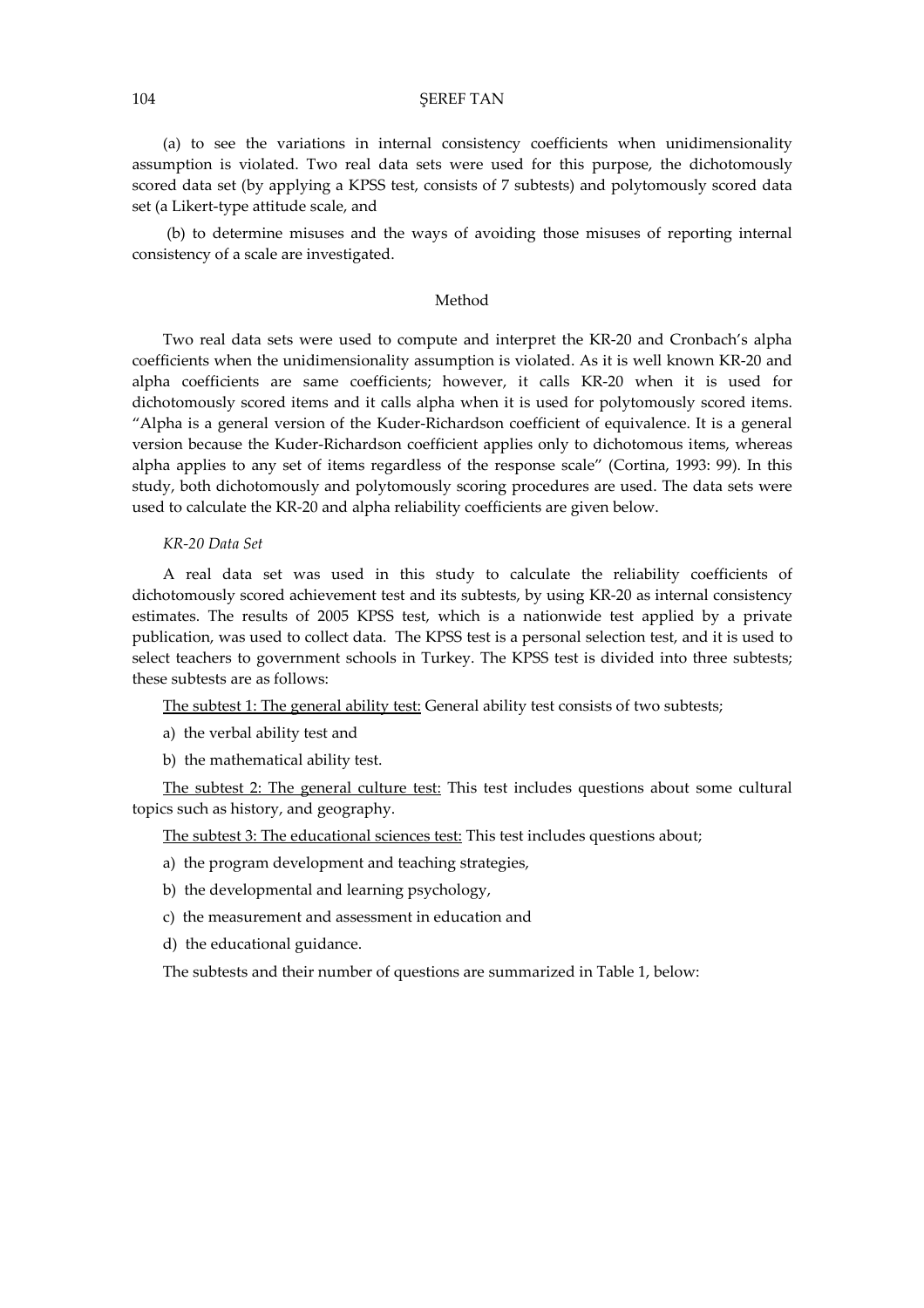Table 1.

Tests and Their Subtests and Number of Questions in a KPSS Test

| <b>Test or Subtest</b>                                     | Number<br>of question |
|------------------------------------------------------------|-----------------------|
| 1. The general ability test                                | 60                    |
| a) The verbal ability tests                                | 30                    |
| b) The mathematical ability tests                          | 30                    |
| 2. The general culture test                                | 60                    |
| 3. The educational sciences test                           | 120                   |
| a) The curriculum development and teaching strategies test | 42                    |
| b) The developmental and learning psychology test          | 42                    |
| c) The measurement and assessment in education test        | 18                    |
| d) The educational guidance test                           | 18                    |

A practice test of KPSS was applied to the 6383 teacher candidates in 2005. The scores of this test were used to calculate KR-20 reliability coefficients as internal consistency measures, for dichotomously scored items.

#### Alpha Data Set

A real data set was used to calculate the reliability coefficients of polytomously scored attitude test by using Cronbach's alpha reliability coefficient as internal consistency estimate. The data was collected by applying a 37-item Likert-type scale. The Likert-type scale was applied to collect the opinions of the people of Evenston, USA about the quality of the education given by a private school called Evenston High School. This scale was a 5-point Likert-type attitude scale and it was designed to measure one trait, attitude towards the quality of the education given by Evenston High School. The scale was applied to 1274 people by a research center. This Likert-type test scores were used to calculate Cronbach's alpha reliability coefficient as an internal consistency measure for polytomously scored items.

## Results

In addressing the purposes of this study, several statistical procedures were used to analyze the data sets. In the analysis, the reliability coefficients of test and subtests and their factorial structures were computed. KR-20 formula was used to calculate the reliability coefficients for the KPSS test data. Cronbach's alpha reliability coefficient was used to calculate the reliability coefficient for the Likert-type scale data. To see dimensionality of the tests exploratory factor analysis were performed by using SPSS (16. version). In factor analysis, "the principle axis method" was utilized as a factor extraction method.

The Factorial Structure and Internal Consistency Coefficients of the KPSS Test and Its **Subtests** 

All possible internal consistency coefficients were calculated for the KR-20 data set by using the SPSS (16. version). In addition to the calculation of KR-20, factor analyses were performed for the related test or subtests. The tests, their factorial structures, the standard error of measurements on K and 100 score scale and KR-20 reliability coefficients are given in Table 2, below: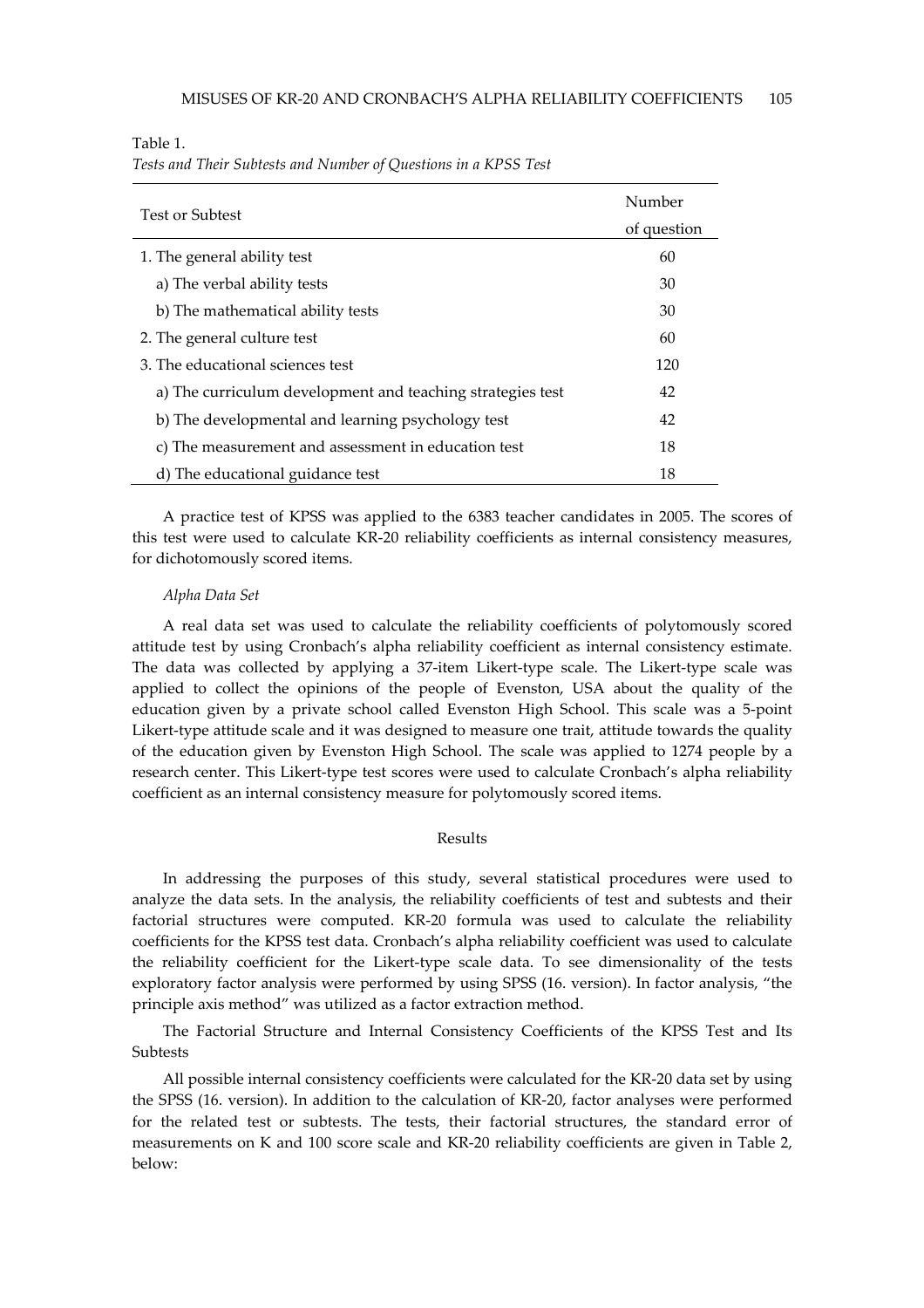|                                   | <b>Test and Subtest</b>                                    | Number of<br>Ouestion | Number of<br>Factor by Using<br>Kaiser criterion | Accounted<br>Variance by KR-20 Se<br>the Factors |      |      | Se%  |
|-----------------------------------|------------------------------------------------------------|-----------------------|--------------------------------------------------|--------------------------------------------------|------|------|------|
| <b>KPSS</b>                       |                                                            | 237                   | 71                                               | 48.36%                                           | 0.92 | 6.43 | 2.71 |
| 1. The General ability test       |                                                            | 60                    | 14                                               | 45.29%                                           | 0.88 | 2.97 | 4.95 |
| a. The verbal ability tests       |                                                            | 30                    | 10                                               | 40.18%                                           | 0.55 | 1.80 | 5.99 |
| b. The mathematical ability tests |                                                            | 30                    | $\overline{4}$                                   | 49.75%                                           | 0.94 | 1.98 | 6.60 |
| 2. The general culture test       |                                                            | $58*$                 | 11                                               | 34.81%                                           | 0.87 | 3.24 | 5.59 |
| 3. The educational sciences test  |                                                            | $119*$                | 36                                               | 44.14%                                           | 0.89 | 4.43 | 3.72 |
| a)                                | The curriculum development<br>and teaching strategies test | 41                    | 13                                               | 40.78%                                           | 0.66 | 2.66 | 6.49 |
| b)                                | The developmental and<br>learning psychology test          | 42                    | 9                                                | 35.59%                                           | 0.79 | 2.59 | 6.16 |
| $\mathbf{C}$                      | The measurement and<br>assessment in education test        | 18                    | $\overline{4}$                                   | 35.72%                                           | 0.71 | 1.66 | 9.21 |
| d)                                | The educational guidance test                              | 18                    | 4                                                | 32.61%                                           | 0.58 | 1.72 | 9.54 |

Tests and Their KR-20 Coefficients, Standard Error of Measurements on K and 100 Score Scale and Related Factorial Structure of the KPSS Tests (N=6383)

\*: Two questions of the general culture test and 1 question of the educational sciences test were cancelled by the testing company.

As can be seen in Table 2, the reliability of KPSS test is 0.92 and it includes 7 subtests. Even though calculating an internal consistency coefficient(KR-20) for the entire test(KPSS), which includes 7 subtests, is not right thing to do, it is calculated purposefully to get attention that a very high, but misleading internal consistency coefficient, KR-20 or alpha, can be obtained even when the unidimensional assumption is violated. KR-20 reliability coefficients for the subtests varied from 0.55 to 0.94. The number of factors (when Kaiser Criterion, eigenvalues greater than unity, is used) varied from 4 to 13 for the subtests. "The mathematical ability test", "the measurement and assessment in education test" and "the educational guidance test" yielded 4 factors while "the curriculum development and teaching strategies test" yielded 13 factors. So, all of the subtests consists of multiple factors.

The KR-20 reliability coefficient for the entire scale (KPSS test itself) was 0.92, suggesting that the items are internally consistent based on this data set and a single composite score is reasonably reliable. However, this KPSS test consists of 71 factors with 237 questions and 7 subtests. The KR-20 reliability coefficient for "the general culture test" was 0.87, and it consists of 11 factors. As it is seen in Table 2, the four subtests of "the educational sciences test" have lower reliability coefficients (0.58, 0.66, 0.71, and 0.79) than the reliability of entire "educational sciences test (0.89)". When the data consists of multiple factors or subtests, getting composite scores using these subtests should give lower reliability estimates. This situation can not be explained due to increase in number of items, as it is well known when the number of item is increases the estimated reliability increases too. In this situation when dimensionality or heterogeneity increases, the KR-20 coefficient increases too. This result, conflicts with the nature of internal consistency estimates.

There is a different situation for the general ability test. "The general ability test", which contains "the verbal ability" and "the mathematical ability" subtests, has lower reliability coefficient than "the mathematical ability" subtest and higher reliability coefficient than "the

Table 2.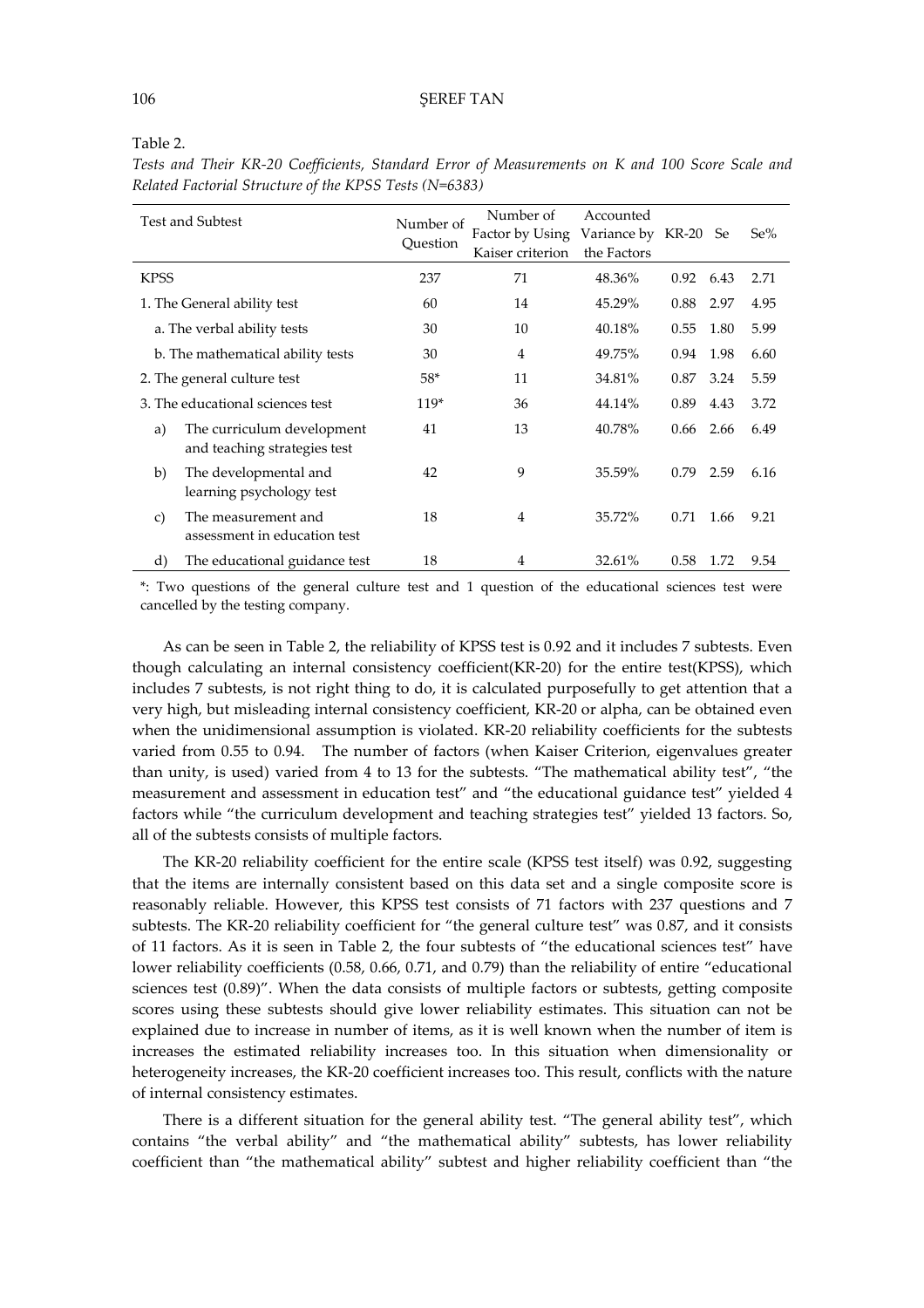verbal ability" subtest. It is very well known that verbal ability and mathematical ability are different traits. Getting composite scores of these two subtests should give lower reliability estimates. This situation is partially met here.

As it is seen in Table 2, none of the tests or subtests meets the unidimensionality assumption and least these tests are not homogeneous. The number of factors of the tests or subtests varied from 4 to 71. The accounted variances by the related factors varied from 32.61% to 48.36%. However, very high KR-20 reliability coefficients, varied from 0.58 to 0.94, have been found.

Last two columns in Table 2 shows the standard error of measurements; (Se) on "0 point to K points" scale, where K is the number of items for related tests, and (Se%) "0 point to 100 points" score scales. The standard error of measurement values of scales are interpreted considering the maximum score, which is the number of questions, for the alpha data set. The item numbers or the maximum scores of the tests are different, which makes standard error of measurement values incomparable. Thus, the values of the standard error of measurement are altered to "0 to 100 points" scale to make comparisons possible. As an example; the standard error of measurement for the verbal ability test is 1.80 on "0 to 30 points" scale score (number of items, K is 30, in this test) and the standard error of measurement is 5.99 on "0 to 100 points" scale score. The standard errors of measurements on same scale for the tests are presented in the last column (Se%) in Table 2.

### The Internal Consistency Coefficient of the Likert-type Scale

The internal consistency coefficient of the Likert-type scale was calculated by using SPSS (16. version). In addition to the calculation of Cronbach's alpha reliability coefficient, a factor analysis was performed for the attitude scale. Because the attitude scale is designed as unidimensional only one factor analysis performed to see factorial structure of the polytomously scored data. The number of questions, the number of factors, accounted variance by the factors and the Cronbach's alpha reliability coefficients of the attitude scale were calculated. The results are summarized in Table 3, below:

### Table 3.

|                   | Number                   | of Number of Factor Accounted |                             | Alpha |  |
|-------------------|--------------------------|-------------------------------|-----------------------------|-------|--|
| <b>Scale</b>      | Question (item) by Using |                               | Variance by the Reliability |       |  |
|                   |                          | Kaiser criterion              | Factors                     |       |  |
| Likert-type Scale | - 37                     |                               | 55.3%                       | 0.93  |  |

The Alpha Reliability Coefficient and the Factorial Structure of the Attitude Scale (N=1274)

As can be seen in Table 3, alpha data set consists of 7 factors, by using Kaiser Criterion with 55.3% accounted variance and a 0.93 Cronbach's alpha reliability coefficient. Same findings as in KR-20 data set have been found for the Cronbach's alpha reliability coefficient too. When you get composite scores by summing up 7 subtests' scores, you can have very high reliability estimates. Hence, those findings are identical with the finding of alpha data set.

### Discussion and Conclusion

"Psychological research involving scale construction has been hindered considerably by a widespread lack of understanding of coefficient alpha and reliability theory in general (Cortina, 1993: 98)." The misuses of KR-20 and Cronbach's alpha coefficients, discussions, conclusions, and suggestions for the potential solutions to avoid those misuses are presented in this section.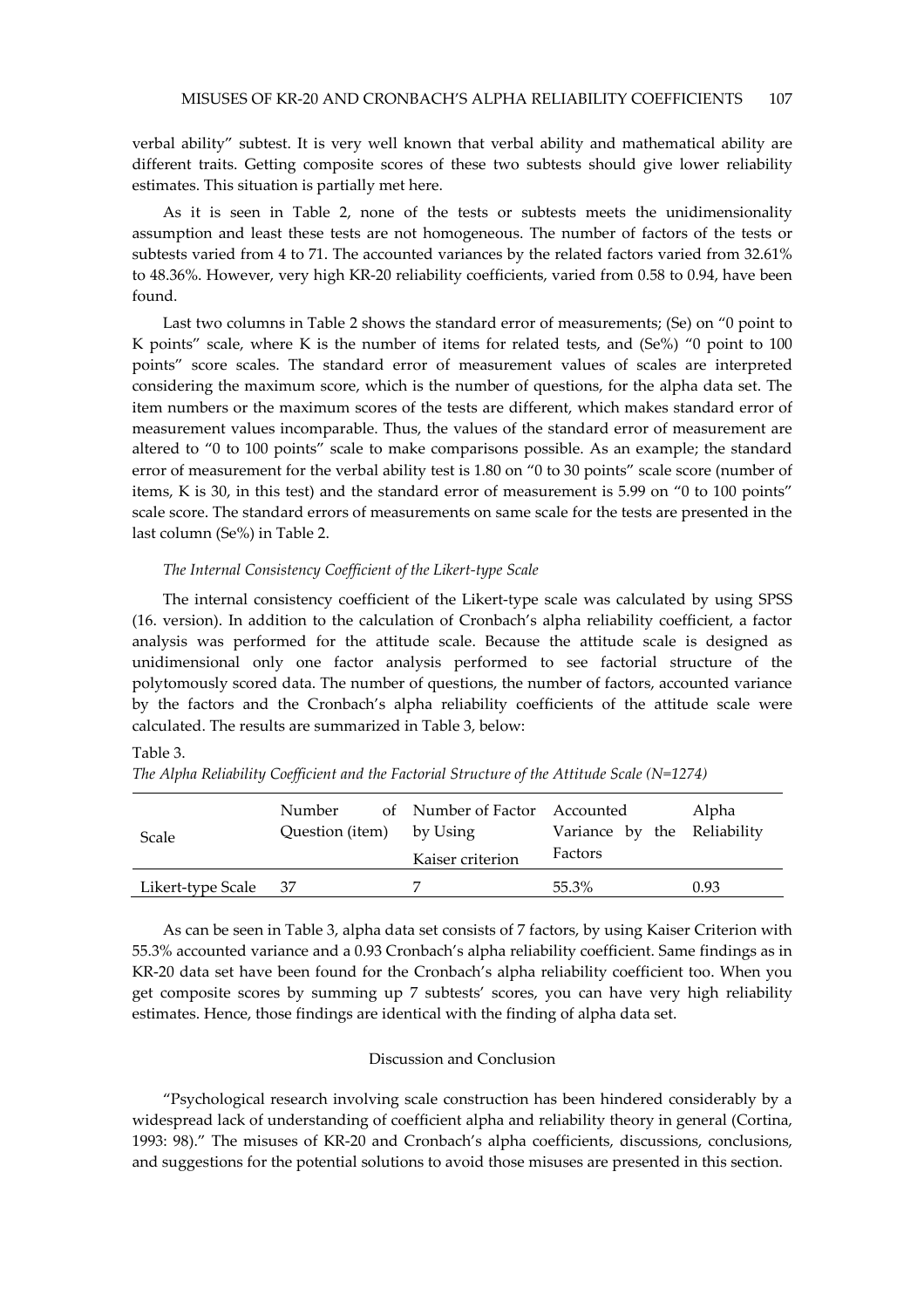### Misuse 1 : Lack of reporting the reliability of scores gathered on the actual study

When a scale is used in a study, the reliability of the scores should be reported. Reliability of the scores may have different values for different groups for the same instrument. Any measurement device that is reliable in one setting or for one purpose may be unreliable in another setting or for a different purpose (Vockell & Asher, 1995). As Rudner and Schafer (2001: 2) pointed out, reliability is a joint characteristic of a test and examinee group, not just a characteristic of a test. Indeed, reliability of any test varies from group to group. Therefore, the better research studies will report the reliability for their sample as well as the reliability for norming groups as presented by the test publisher.

When researchers use very reliable and valid scale, scores gathered from this scale for the group used in the study may not be reliable because of error due to application and scoring conditions. For this reason, whenever a measurement instrument is used in a group, the reliability of scores should be calculated and reported for this group as well. Without doing that, only reporting the reliability of norming groups as presented by the test publisher is an example for misuse of the reliability coefficients.

### Misuse 2 : Not considering the factorial structure of the data

If a scale has enough items (i.e., more than 20), then it can have an alpha of greater than 0.70 even when the correlation among items is very small (Cortina, 1993: 102). Cortina's study showed that if a scale has more than 14 items, then it will have an alpha of 0.70 or better even if it consists of two orthogonal dimensions with modest (i.e., 0.30) item intercorrelations (Cortina, 1993: 102). Another finding that Cortina's study showed, given a sufficient number of items, a scale can have a reasonable alpha even if it contains three orthogonal dimensions. If the three dimensions themselves have average item intercorrelations of 0.70 or better and are somewhat correlated with each other, then the overall scale has an alpha of 0.80 or better(Cortina, 1993: 103).

Both data sets showed that when a scale has multiple factors (even 71 factors), still a high reliability coefficient can be calculated by using a KR-20 or Cronbach's alpha coefficient as an internal consistency coefficient. In this situation, items can be interpreted as internally consistent, but it is not exactly true. Only reporting a KR-20 or Cronbach's alpha coefficient as a consistency coefficient may mislead researchers, and this is an example of misuse of KR-20 and Cronbach's alpha coefficients. So, when an internal consistency coefficient is needed to be reported, presenting only a KR-20 or Cronbach's alpha coefficient is not enough. Schmitt emphasized the importance of this subject too. "Both intercorrelations and alpha must be reported if the reader is to be adequately informed about the obtained results" (Schmitt, 1996: 353)

When a KR-20 or Cronbach's alpha coefficient is reported, the factorial structure of the data should be reported along with it. The appropriateness of a KR-20 or Cronbach's alpha coefficient must be discussed not only by the size of it but also the appropriateness of the factorial structure of the data. As Erkuş (2003: 69) emphasized that when a test consists of some homogeneous subtests, internal consistency coefficients should be calculated for each subtest.

One way of reporting the alpha reliability estimate when scale has multiple factors is using stratified alpha coefficient proposed by Cronbach, Schonemann, and Brennan (1965). Feldt and Qualls (1996: 278-9) introduced the formula of stratified alpha is as follows: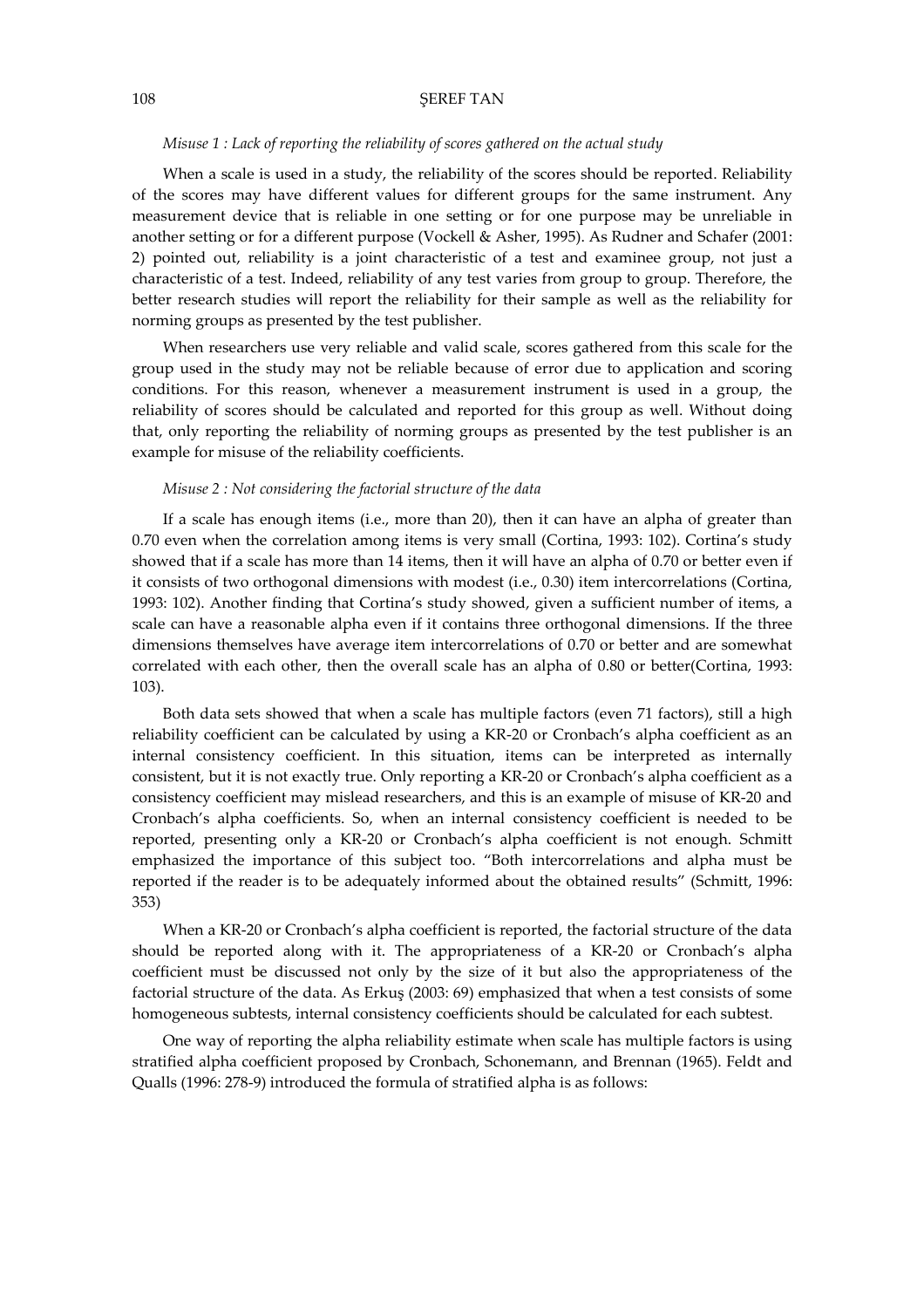Stratα  $\sum\limits_{i=1}^N\sigma_{\rm xj}^2(1-\alpha\rho_{\rm xjxi})$  $\sigma_{\text{Xtot}}^2$  $(1 - \alpha \rho_{\text{xixi}})$  $1-\frac{\sum_{y}^{1}C_{x}^{2} + C_{y}^{2}}{2}$ ′  $\sigma^2_{\rm zi}(1-\alpha\rho$  $\rho_{xx'} = 1 - \frac{1}{\sigma}$ ∑ where  $X_j$  is a cluster score,  $\alpha_{\rho_{x|x_i}}$  is the alpha coefficient for cluster j, C is the number of clusters, and  $X_{tot}$  is the total score obtained by  $X_1 + ... + X_c$ . Using stratified alpha coefficient is a better way to report reliability estimates when test measures multiple factors as it is in KR-20 data set. Treating the KR-20 data set as 7 factors (each subtest of KPSS can be treated as a factor, at least theoretically) then using stratified alpha coefficient is a better

way to report reliability of the KPSS scores. Considering Likert-type attitude scale data, alpha data set, stratified alpha coefficient can be used if factors are theoretically meaningful and clearly defined; however, this is not the situation for this data set. As Güloğlu and Aydın (2001) indicated that factor analyses may yield multiple factors, by using Kaiser Criterion; however, not all of them may be theoretically meaningful. Feldt and Qualls (1996) concluded that usual formula for coefficient alpha is quite robust with respect to alpha's cardinal assumption. Where bias is substantial, the stratified version of alpha can be accommodate to multidimensionality. For alpha data set, using split half method as an alternative way to estimate internal consistency is a better thing to do.

Using coefficient theta  $(0)$  is an alternative way to report internal consistency estimates for both data sets. Coefficient theta, as an internal consistency estimates, is more appropriate than KR-20 or Cronbach's alpha coefficient when assumptions of KR-20 or Cronbach's alpha coefficients are violated, which is the situation for both data sets of this study. As Carmines and Zeller (1979: 61) pointed out coefficient theta( $\theta$ ) is based on a principal component analysis of the test items and it differentially weights items that correlate more with each other to make alpha maximum. Kline (2005: 175) introduced coefficient theta formula as it is as follows: Coefficient theta  $(\theta) = \frac{N}{N-1} \left( 1 - \frac{1}{\lambda} \right)$  where N= the number of items in the test and  $\lambda$  = the eigenvalue of the first principal component.

Another way to report the reliability of a scale is using item response theory if data is appropriate for using an item response theory model. Raykov (1997) recommended a latent variable model for estimating scale variability in case of violation of the assumption of essential tau-equivalence (for component measures) to use alpha coefficient.

## Misuse 3: Reporting, the standard error of measurement as a reliability indication when the unidimensionality assumption is violated.

In addition to reliability, the American Psychological Association requires test publishers to report standard error of measurement information for tests offered for public use (Thorndike, 1997). The standard error of measurement and the reliability coefficient are alternative ways of expressing test reliability (Anastasi, 1988). The standard error of measurement tells the probable score range within which an individual's true score may fall, and the range variability of an individual's score is a function of an instrument's reliability (Drummond, 1996). Another reporting way of a KR-20 or Cronbach's alpha coefficient is reporting the standard error of measurement along with them. Reporting standard error of measurement with KR-20 or Cronbach's alpha coefficient gives an opportunity to see the errors of the test scores in term of the score scale. If unidimensionality assumption is not meet as it is in the data sets used in this study, using standard error of measurement may mislead researchers too.

According to Table 2, the smallest standard error of measurement on "0 to 100 point" score scale belongs to the KPSS test which consists of 237 questions and 71 factors which makes standard error of measurement meaningless as it was in their internal consistency estimates, KR-20. As it is very clearly seen in Table 2, when unidimensionality assumption is violated, using standard error of measurement to get idea about the error score is an example of misuse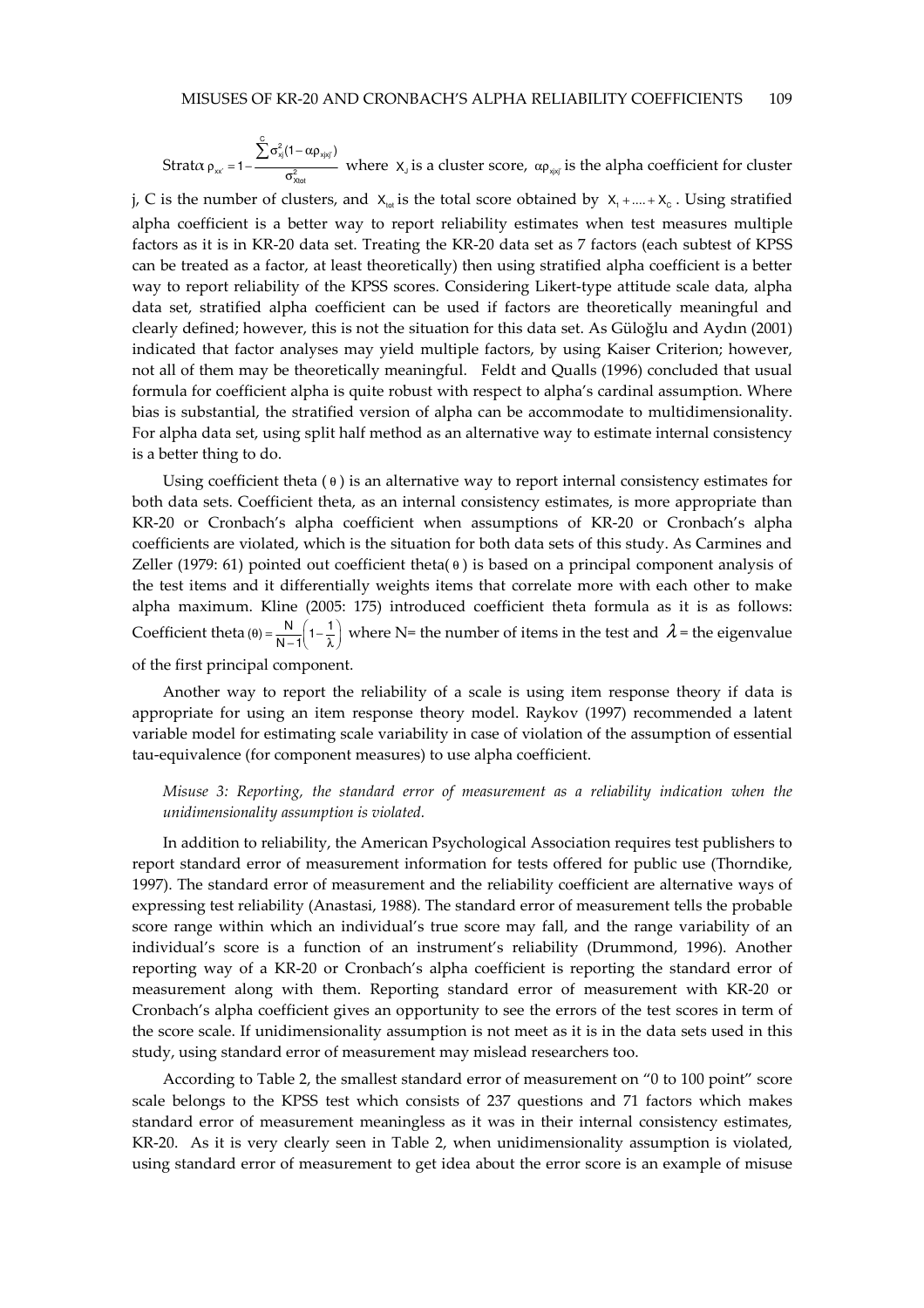index too. The value of a standard error of measurement primarily depends on the value of the reliability estimate of a scale such as a KR-20 or an alpha coefficient. If a KR-20 or Cronbach's alpha is not an appropriate measure for a scale, the standard error of measurement is not an appropriate measure for interpreting the reliability or random errors of the scale scores too.

### Misuse 4: Using a high KR-20 or Cronbach's alpha coefficient as an indicator for homogeneity.

Gullikson (1962) pointed out that "one approach to the problem of item homogeneity is to make a factor analysis of the inter-item correlations for a test. If there is only one factor, the items are homogeneous. If the analysis reveals more than one common factor, it might be desirable to consider dividing the test into parts, each of which represented a single common factor." As Zimmerman, Zumbo and Lalonde (1993) pointed out that attempts have been made over the years to interpret coefficient alpha in terms of other test properties including item homogeneity and unidimensionality. Zimmerman, Zumbo and Lalonde (1993) also, indicated that reported values of coefficients alpha in test manuals, research studies, and so on, sometimes may be far above and sometimes far below those of the population reliability coefficients due to violation of the assumptions.

As Gullikson(1962) pointed out, reliability coefficients as KR-20 or alpha equations based on only one assumption, that the average covariance between non-parallel items is equal to the average covariance between parallel items. Thorndike (1961) pointed that "the essential assumption in KR-20 coefficient is that the items within one form of a test have as much in common with one another as do the items in that one form with the corresponding items in a parallel or equivalent form. This means that the items in a test are homogeneous in the sense that every item measures the same general factors of ability or personality as do the other." So, what is the connection between alpha and homogeneity? "Alpha is a function of the extent to which items in a test have high communalities and thus low uniquenesses. It is also a function of interrelatedness, although one must remember that this does not imply unidimensionality or homogeneity" (Cortina, 1993: 100).

The magnitude of KR-20 or alpha coefficient is a function of inter-item covariances. The average inter-item covariances determines the value of the KR-20 or alpha coefficient. It is possible, having more inter-item covariances when different subtests are combined. In this situation, you can get a higher reliability estimates for entire test than its subtests. When subtests are correlated or some other factors, not considered to be measured, such as; bais, testing situations, appropriateness of test language, and unclearity of items may cause a common factor in test scores. In this case mean inter-item covariance may increase, then it results to have a higher internal consistency estimates. So, the important question for this particular problem is "getting composite scores by combining the subscales' scores is meaningful in term of theoretical base?" If the answer of this question is "yes" than do not worry about the dimensionality or homogeneity and use KR-20 or alpha coefficient as a reliability estimates, as Feldt and Qualls (1996) recommended. However, if the answer to this question is "no" than using KR-20 or alpha coefficient may be misleading. Feldt and Qualls' explanations are meaningful when the answer of this question is "yes". Their conclusions are as follows: "Because alpha and KR-20 coefficients are commonly called internal consistency coefficients, many researchers have investigated their sensitivity as a measure of item homogeneity, that is, test dimensionality. In general, the results suggested that alpha was not a good index of this characteristic of a test and was subsequently abandoned (Green, Lissitz, & Mulaik, 1977; Hattie, 1985; Raju, 1982; Terwilliger & Lele, 1979). Although coefficient alpha was clearly a poor index of dimensionality, these investigations did suggest that coefficient alpha provided a robust estimation of reliability in the presence of dimensionality violations. Subsequent findings by Hsu and Fan (1995) and Woodruff (1993) also indicate that the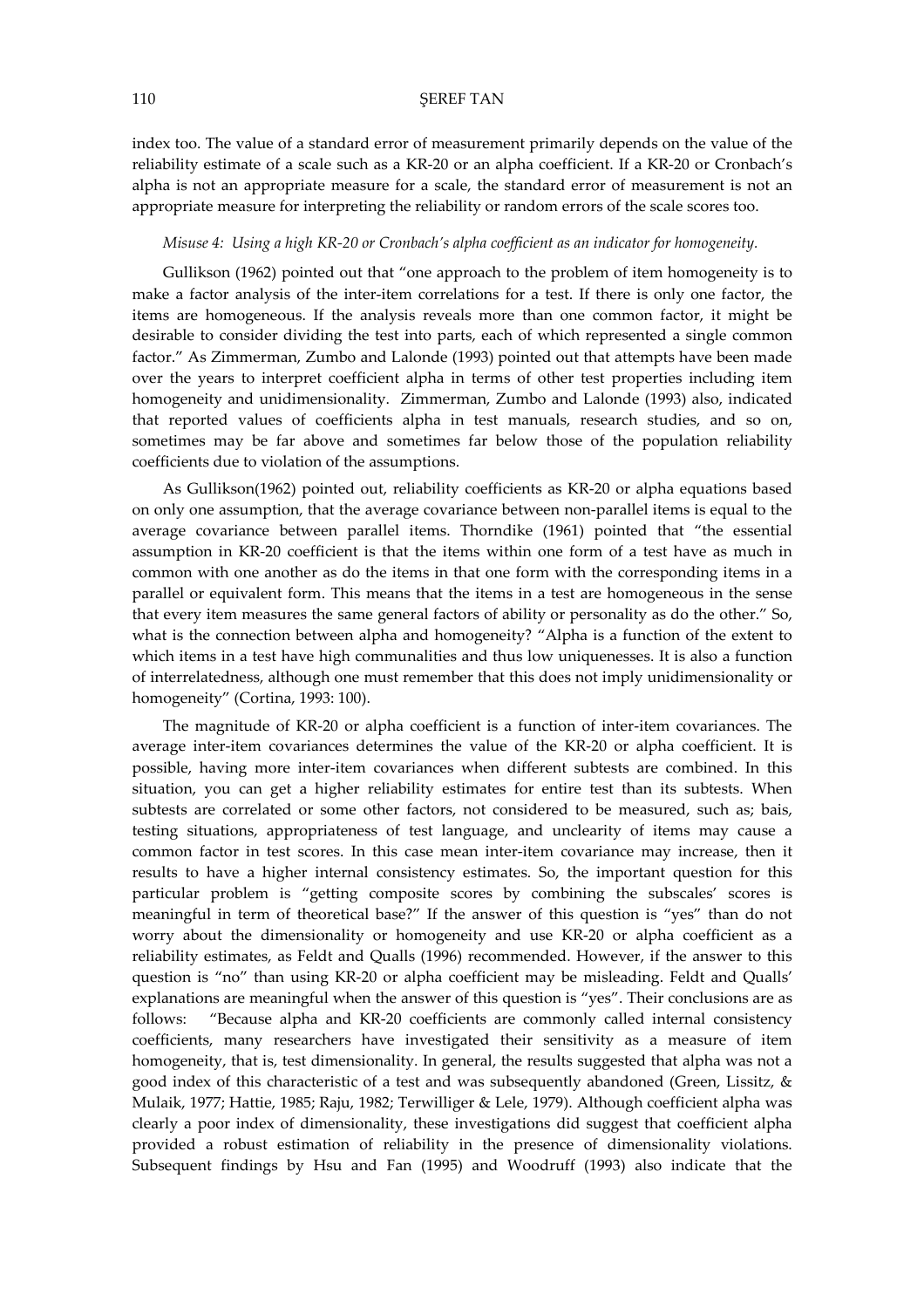reliability of scores from a factorially complex instrument can be estimated using coefficient alpha (Feldt and Qualls, 1996: 279).

Internal consistency is certainly necessary for homogeneity, but it is not sufficient (Schmitt, 1996: 350). According to Schmitt, "Cronbach (1951) viewed reliability, including internal consistency measures, as the proportion of test variance that was attributable to group and general factors. Specific item variance, or uniqueness, was considered error. Clearly, Cronbach would not treat alpha as a measure of unidimensionality" (Schmitt, 1996: 350). Schmitt also concluded that if alpha is used as "proof" that a set of items have an unambiguous or unidimensional interpretation, the conclusions drawn may or may not be correct (Schmitt, 1996: 350). As Gorsuch made it clear that "most scales are designed to measure just one construct, to be homogeneous. It is often incorrectly assumed that a measure of internal consistency (e.g..coefficient alpha) provides a means to address this question. However, it is easy to design a set of items that measure more than one independent construct and yet produce a coefficient alpha of 0.90 or better when scored as if they measured only one construct. Factor analysis provides a better cleans of examining scale homogeneity" (Gorsuch, 1997: 535).

It is very clear that using a high KR-20 or Cronbach's alpha coefficient as an adequate index of homogeneity is an example to misuse of these reliability coefficients. Leedy (1997) pointed out that the higher the score on Cronbach's alpha then the better the evidence that items on the instrument are measuring the same trait. However, this conclusion may mislead the researchers if researchers just only considered to the magnitude of Cronbach's alpha coefficient. Schmitt (1996: 351) recommended that "when assessing the degree to which a measure is actually unidimensional, an increasingly popular approach in determining the extent of unidimensionality is to test whether the interitem correlation matrix fits a single-factor model" (Joreskog & Sorbom, 1979).

#### References

Anastasi, A. (1988). Psychological Testing. New York: Macmillan.

- American Educational Research Association, American Psychological Association, & National Council on Measurement in Education. (1995). Standards for educational and psychological testing. Washington, DC: Authors.
- Carmines, E. G., & Zeller R. A. (1979). Reliability and Validity Assessment. Beverly Hills, CA: Sage.
- Cortina, J., M. (1993). What Is Coefficient Alpha? An Examination of Theory and Applications. Journal of Applied Psychology 78(1), 98-104.
- Crocer, L., & Algina, J. (1986). Introduction to classical and modern test theory. Holt, Rinehart and Winston, Inc.
- Cronbach, L. J., (1951). Coefficient alpha and the internal structure of tests. Psychometrika, 16, 297-334.
- Cronbach, L. J., Schonemann, P., & McKie, D. (1965). Alpha coefficients for stratified-paralel tests. Educational and Psychological Measurement, 25, 291-312.
- Cronbach, L. J. (2004). My current thoughts on Coefficient Alpha and successor procedures. Educational and Psychological Measurement, 64, 391-418.
- Drummond, R. J. (1996). Appraised procedures for counselors and helping professionals. Englewood Cliffs. NJ: Prentice-Hall.
- Enders, C. K., & Bandalos, D. L. (1999). The effects of heterogeneous item distributions on reliability. Applied Measurement in Education, 12(2), 133-150.
- Erkuş, A. (1999). İstatistik paket programlarını doğru kullanabiliyor muyuz?: Birkaç uyarı. Türk Psikoloji Bülteni, 5(12), 14-16.